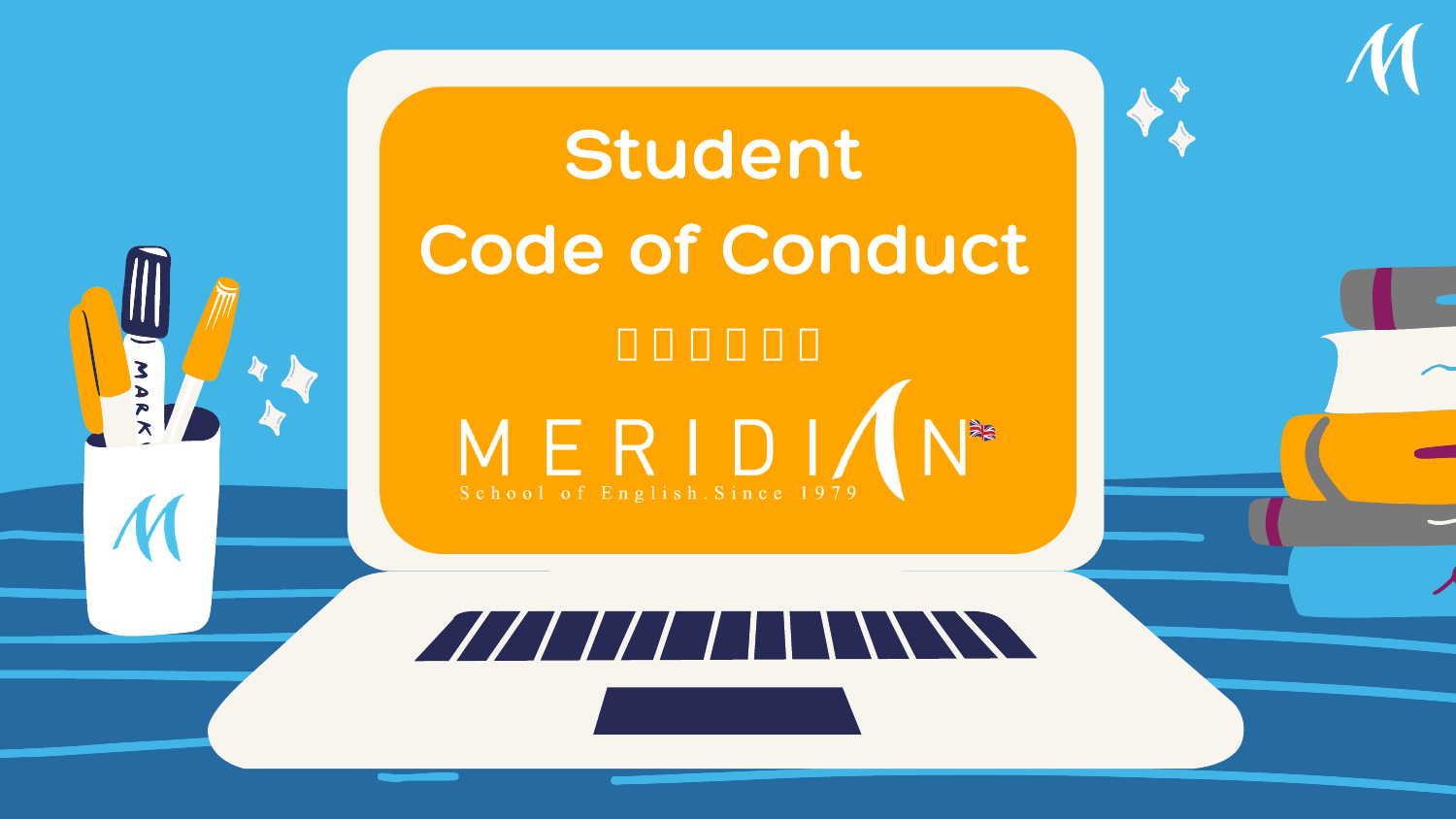



## WELCOME TO OUR ONLINE CLASS!

### I hope you are ready to start learning and have fun!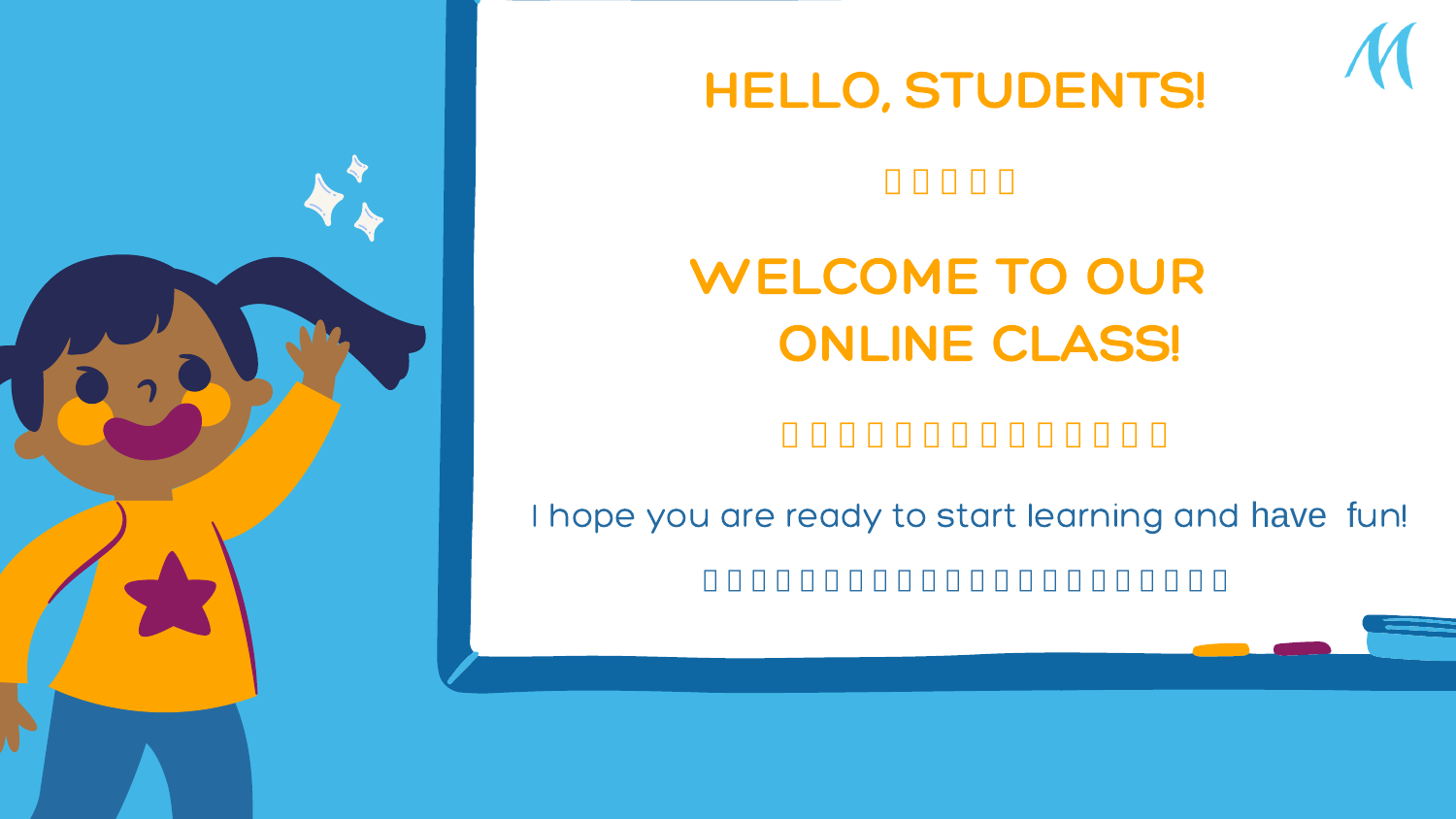## To make our virtual classroom a healthy and productive environment, let's keep these in mind.

## ONLINE **ETIQUETTE**

We need to practice proper behavior and goodmanners in our online classroom.





We need to remember and follow these simple rules during class.

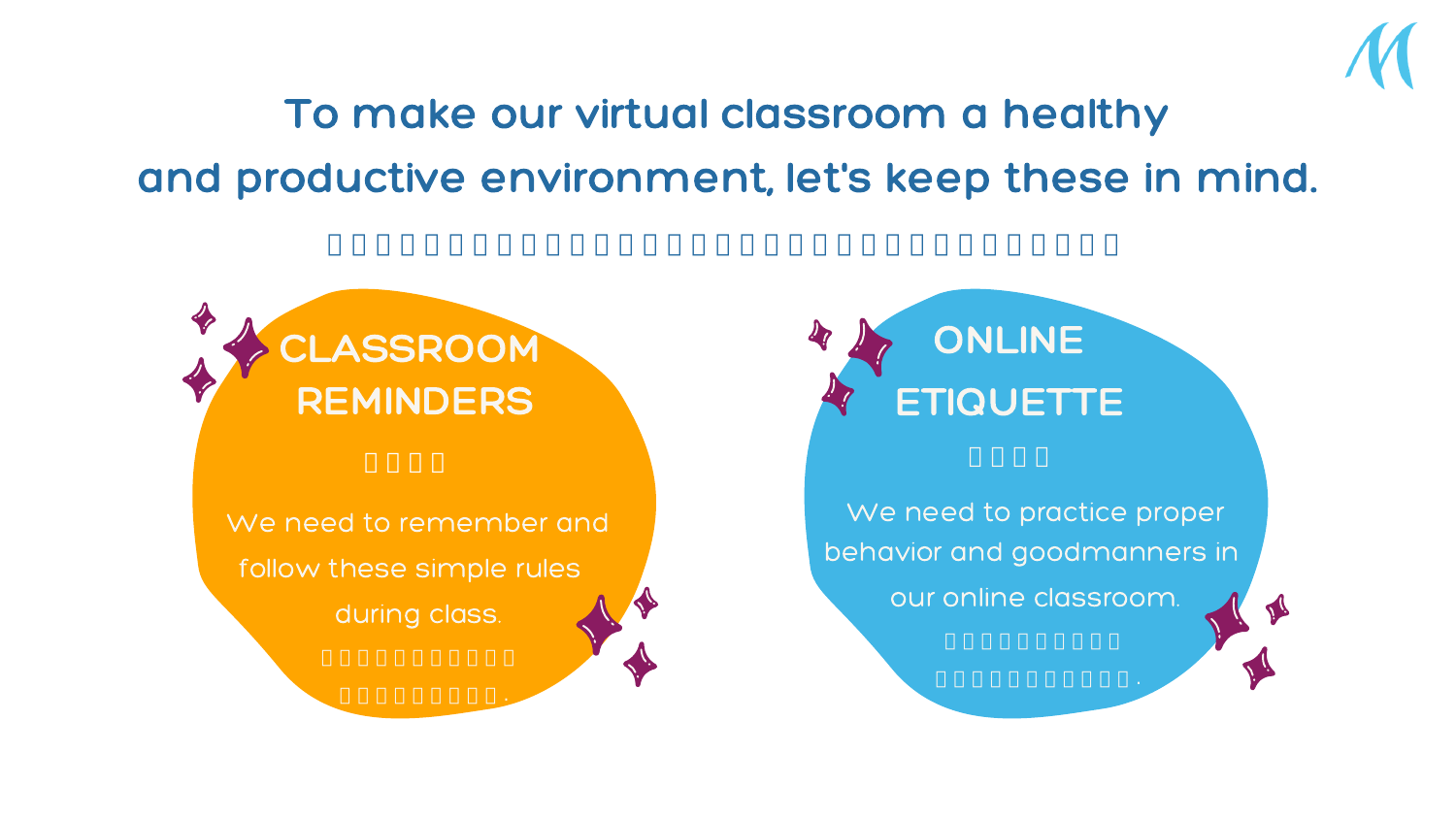

Simple and important rules to remember and follow during our classes



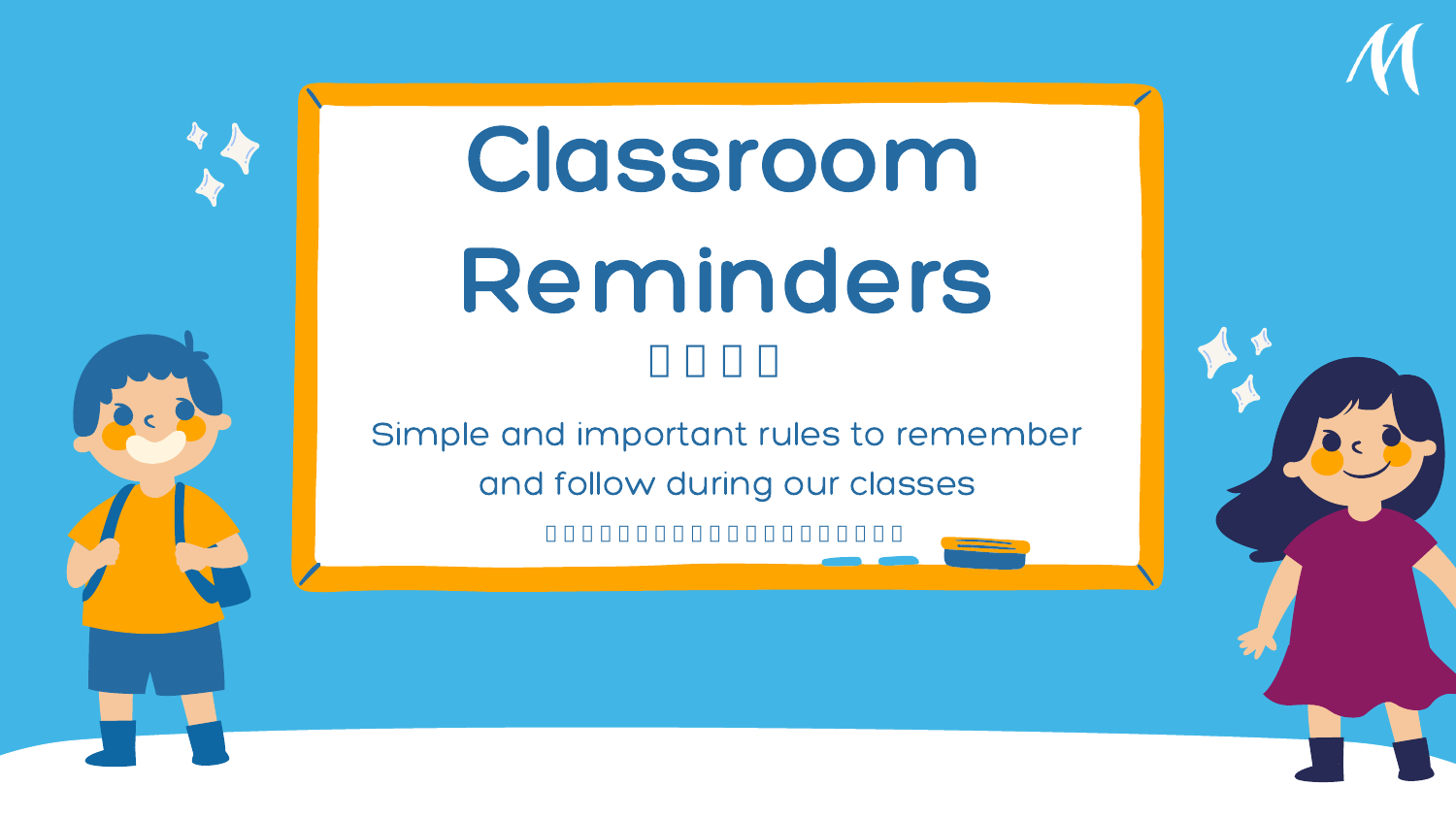#### Turn on your device and log into your account 5-10 minutes before your class is due to start.



# BEFORE YOU JOIN THE CLASS

在**10分钟打开你的电影上,我们的电影上**的是,我们的电影上,我们的电影上,我们的电影上,我们的电影上,我们的电影上,我们的电影上,我们的电影上,我们的电影上,

## IT IS IMPORTANT TO BE ON TIME.

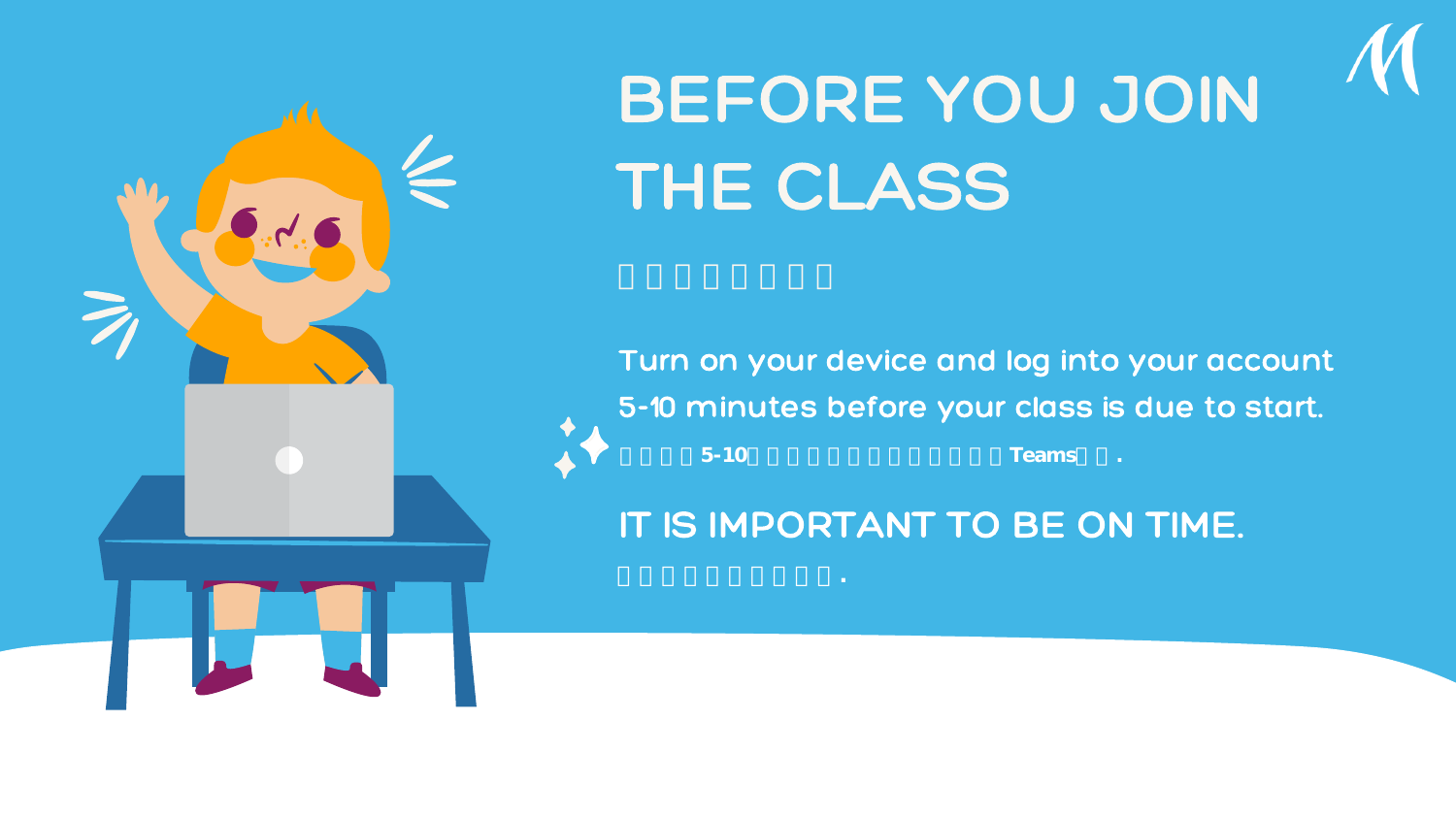Make sure your internet connection and computer are working.

确保你的网络链接和电脑正常工作.

Make sure you have your notebook, pen andanything else you may need so you caneasily follow in class.

确保你准备好笔记本、笔和任何你可能需要的东西,这样你就可以在课堂上专注地学习.





## BE PREPARED FOR CLASS

Have everything you need within reach.

**把你需要的东西都放在伸手可及的地方.**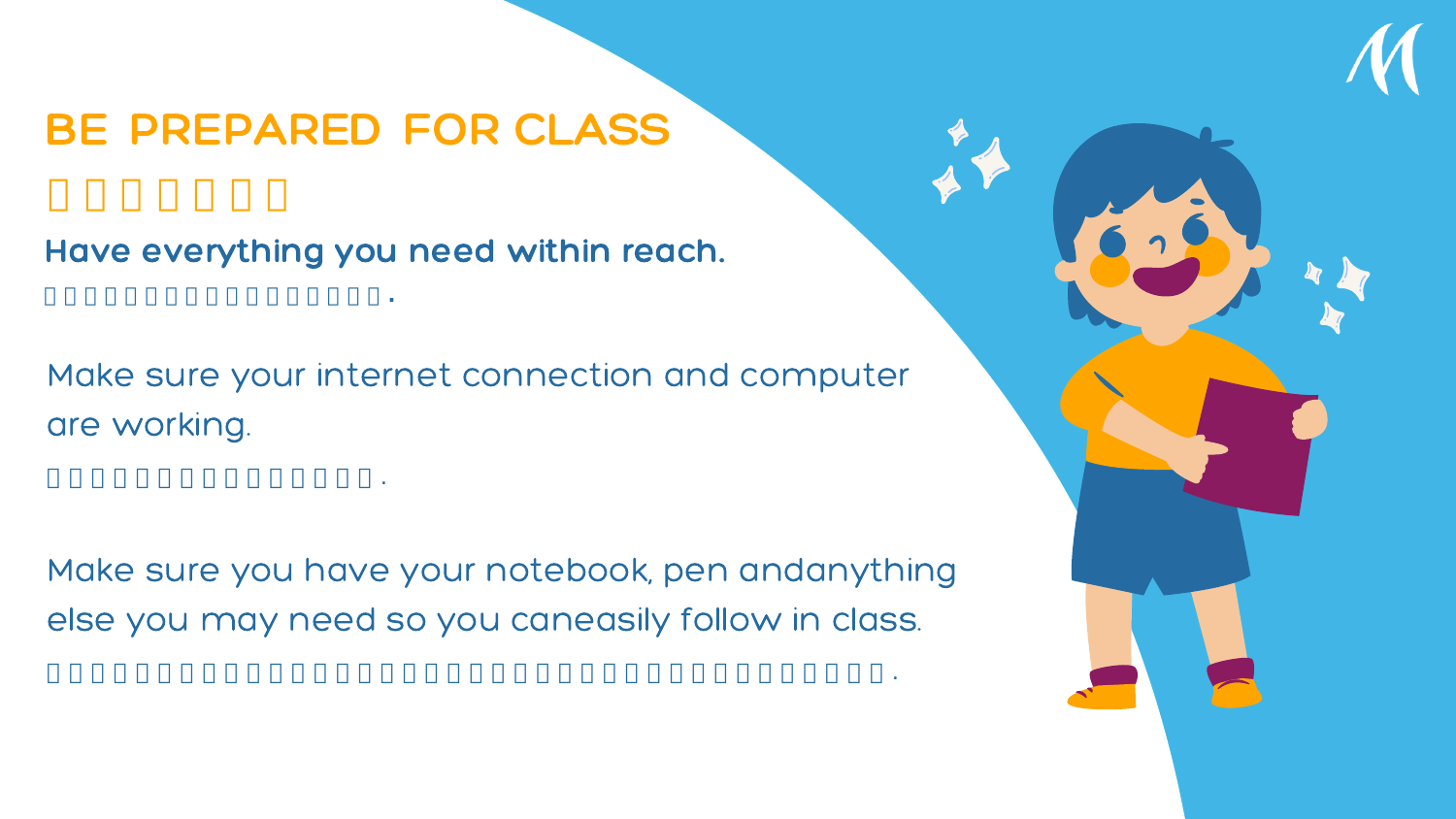



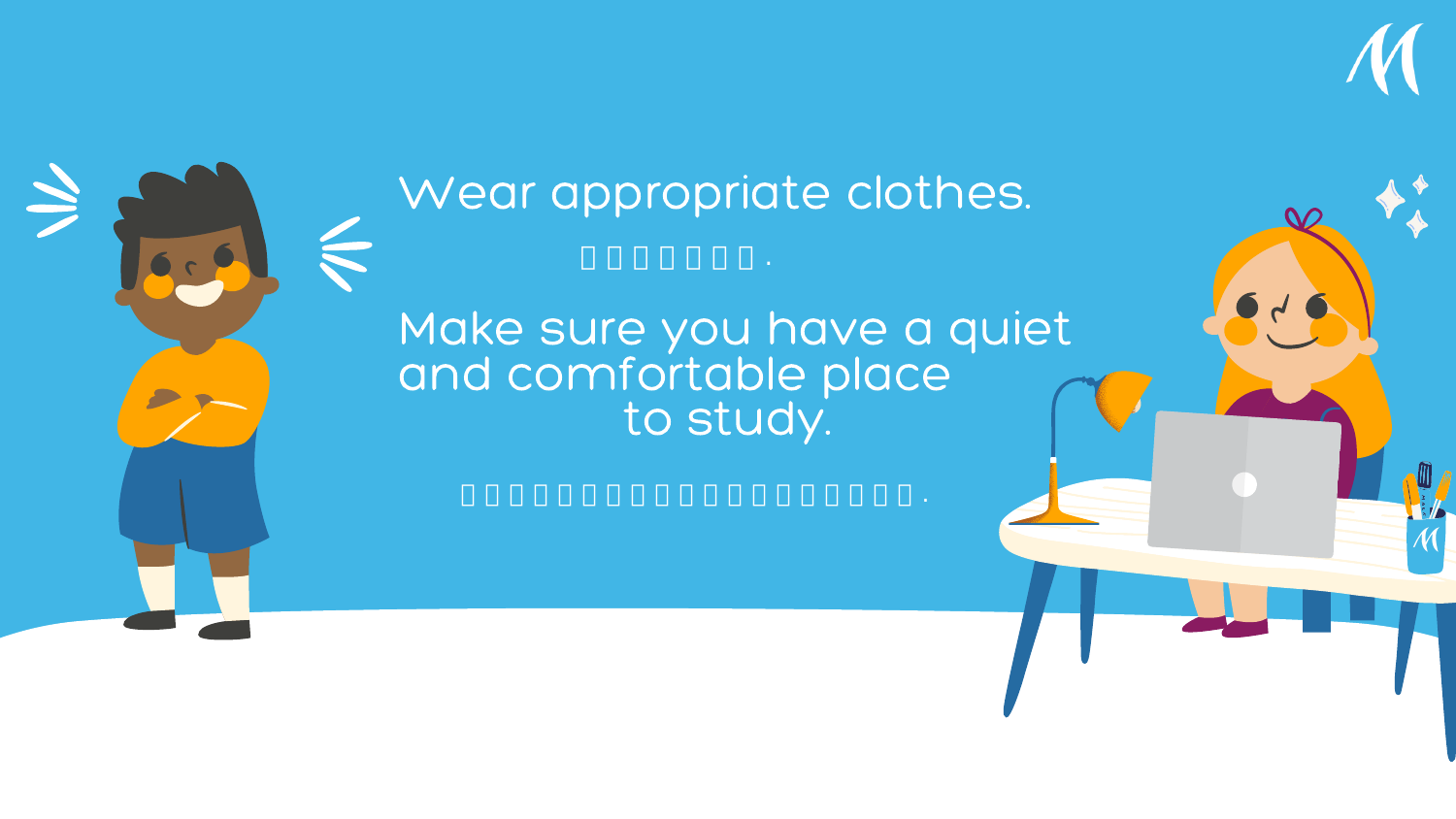# Online Etiquette

Good behaviour and manners are expected of you when you are in class.

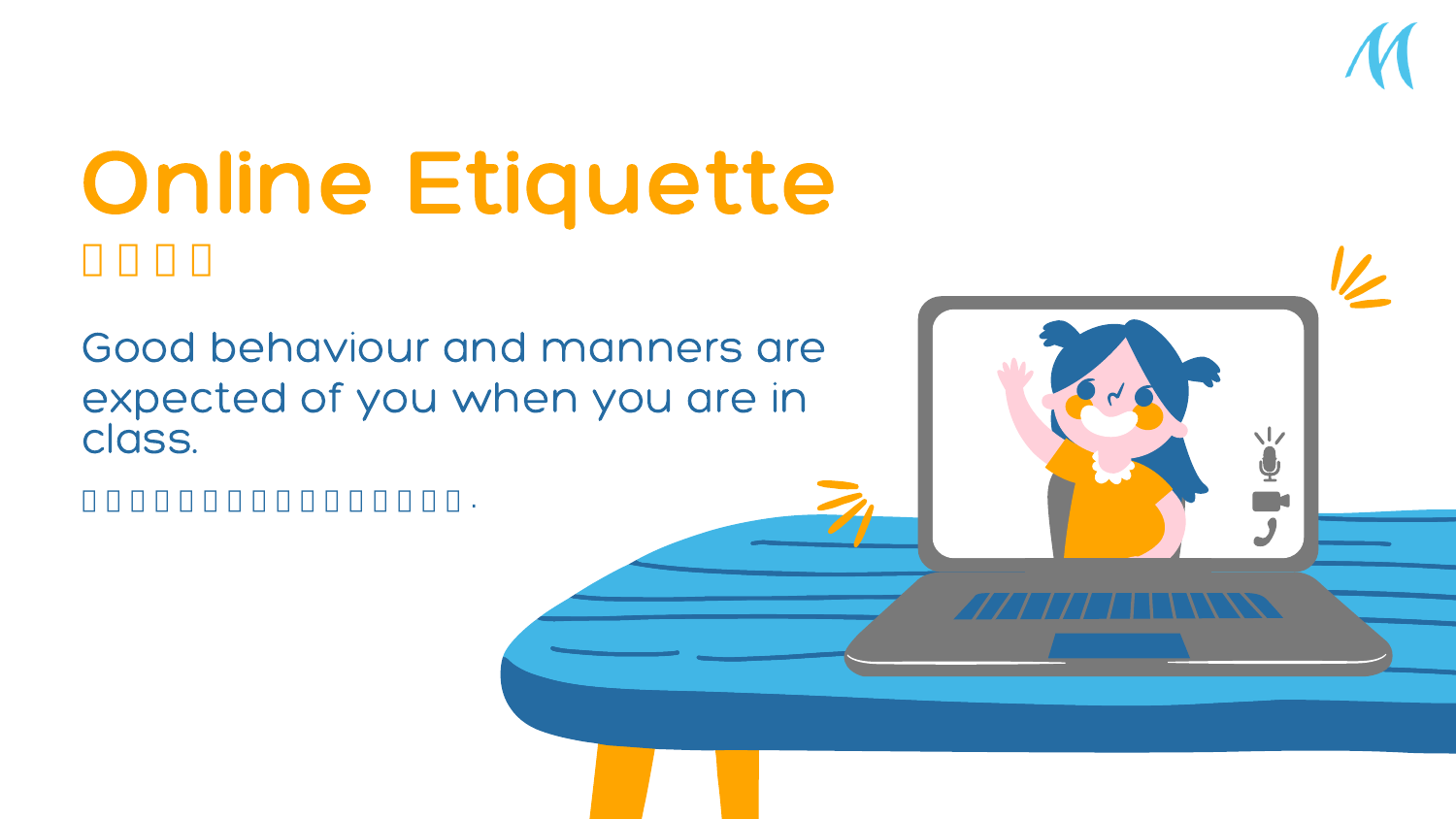

## DURING THE CLASS

## BE RESPECTFUL

Be kind and patient with your teacher and classmates.



对你的老师和同学保持友善和耐心.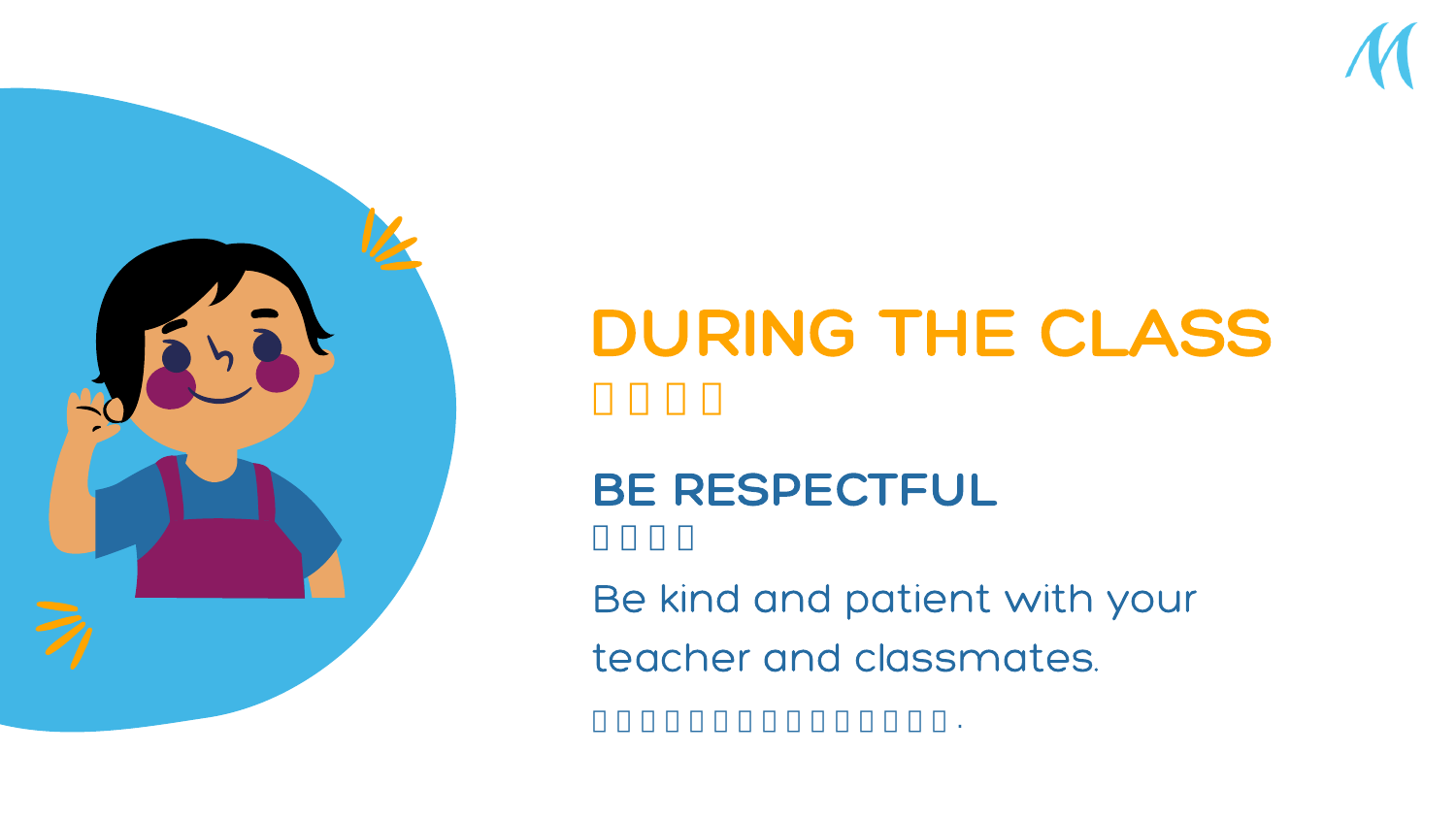## KEEP YOUR CAMERA ON AND MAKE SURE YOU CAN SEE YOUR WHOLE FACE ON THE SCREEN.





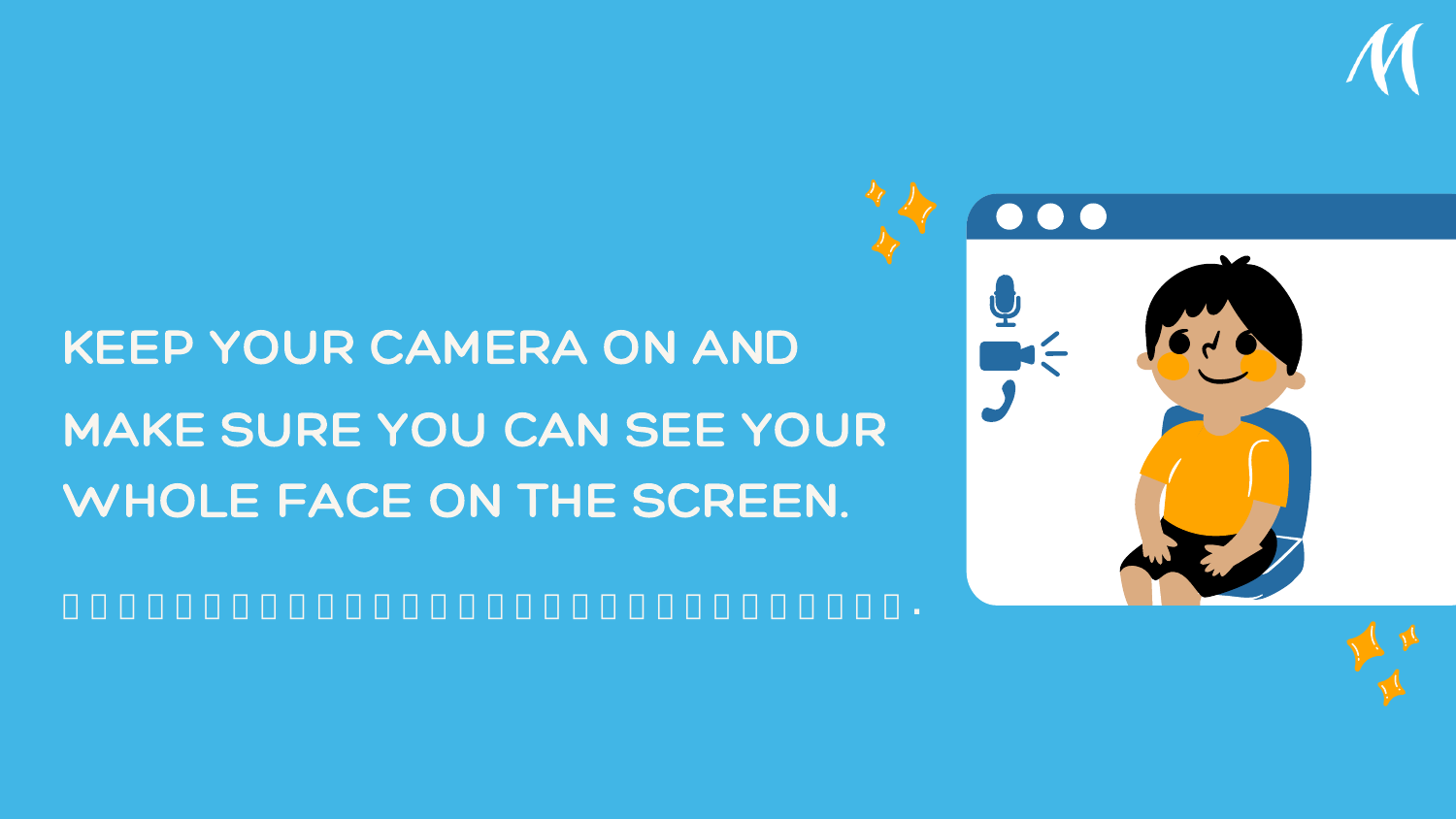## REMOVE DISTRACTIONS

Treat online class time as "real" class time.

Listen to your teacher - give the class your full attention.

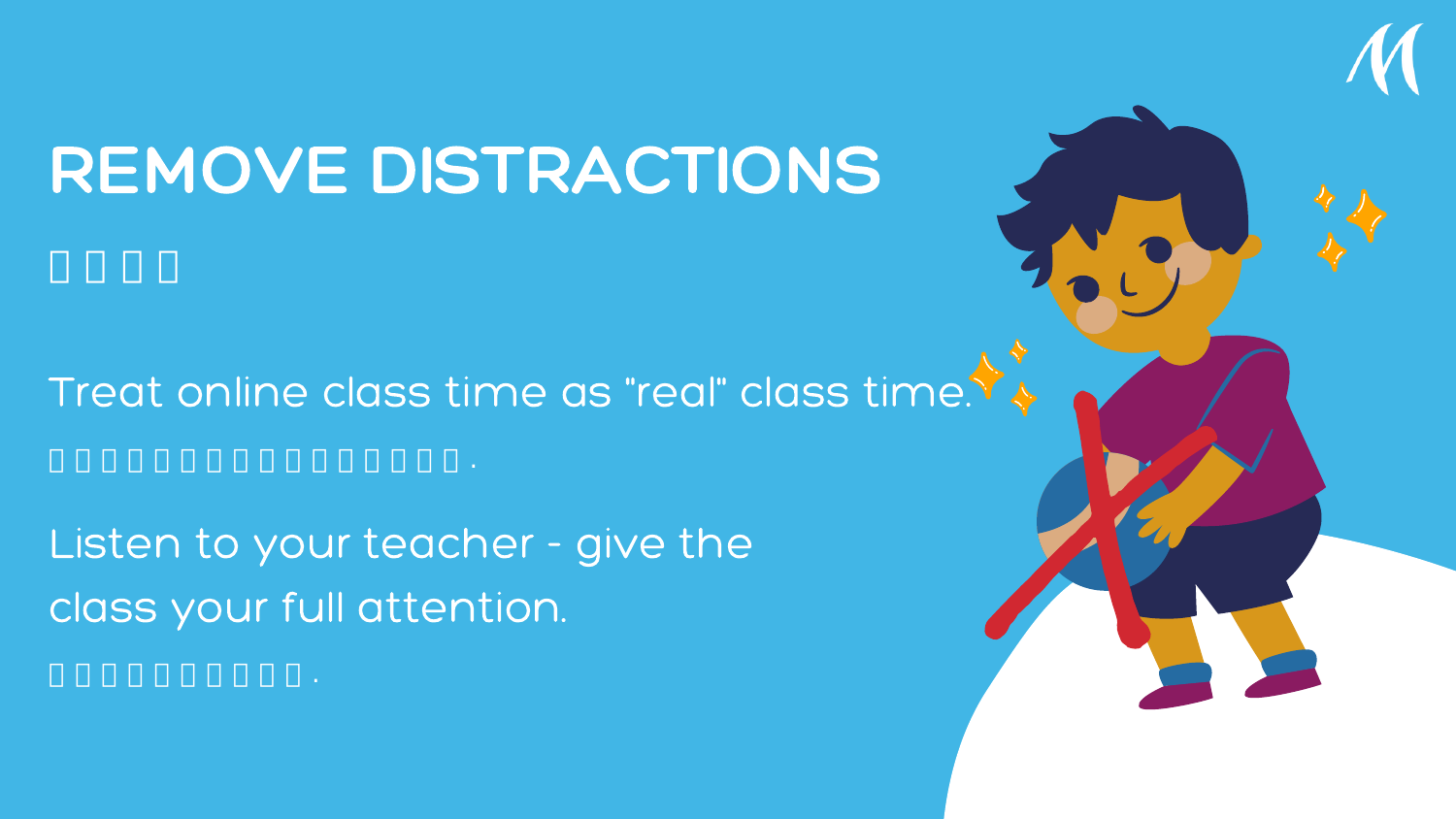## OTHER CLASSROOM REMINDERS

Don't be afraid to ask questions



Feel free to ask your teacher if you don't know something or if something is unclear. Be courteous and polite

#### **Support** each other

Think before speaking. Say "thank you" and "please" when appropriate.

You can practise what you learnt with your friends and family.





## Keep up with lessons and homework Review your notes. Stick to a study routine so you

don't fall behind.



Be kind to everyone. Let's encourage and lift each other up.

#### Practise

#### Remember

You can watch the class recording and check for lesson materials posted by the teacher.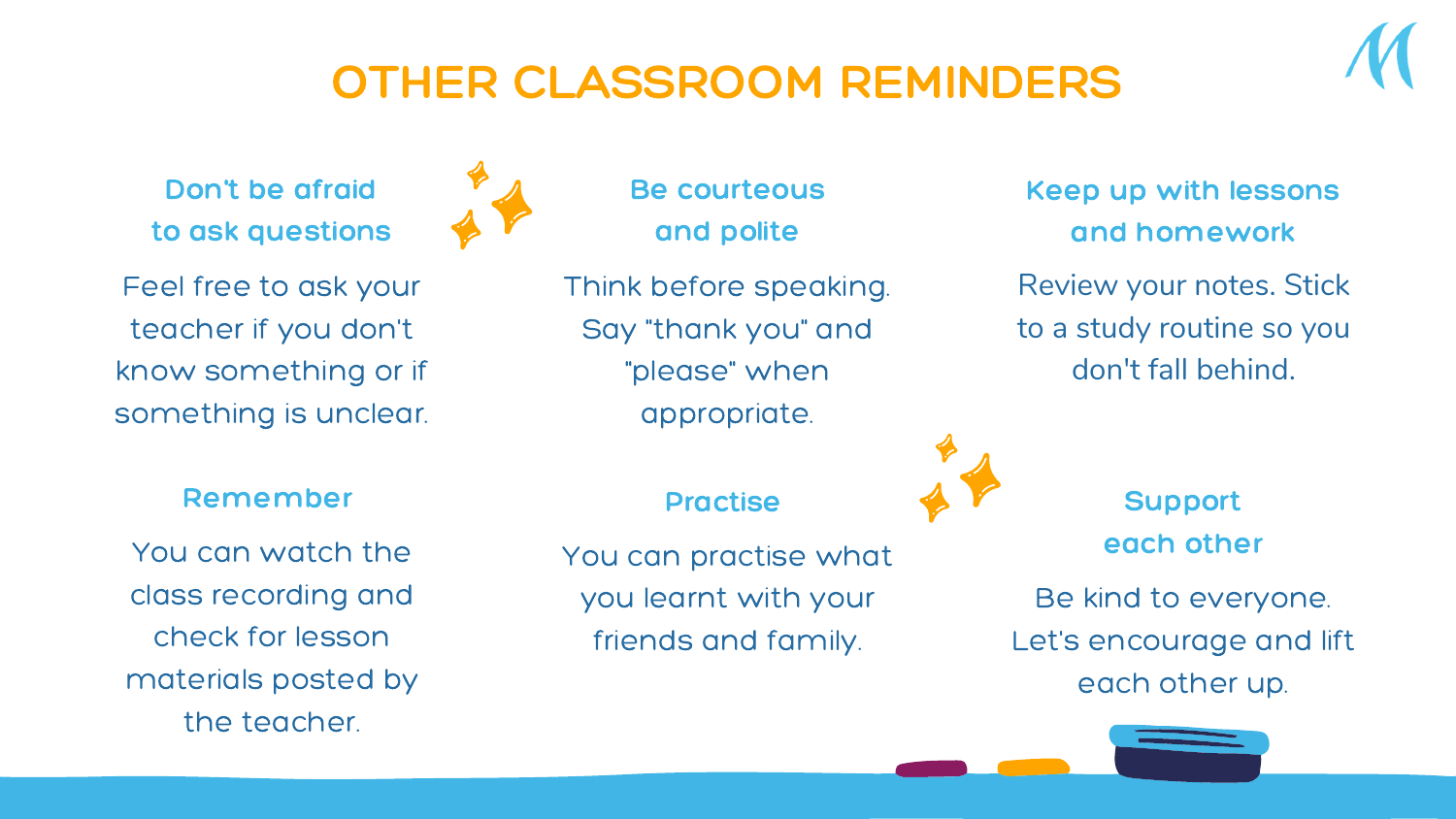## OTHER CLASSROOM REMINDERS



随时向你的老师提问.

师发布的教学材料.

" Thank you"

"Please".



习你学习的内容.

以保持你的学习进度.



互相帮助.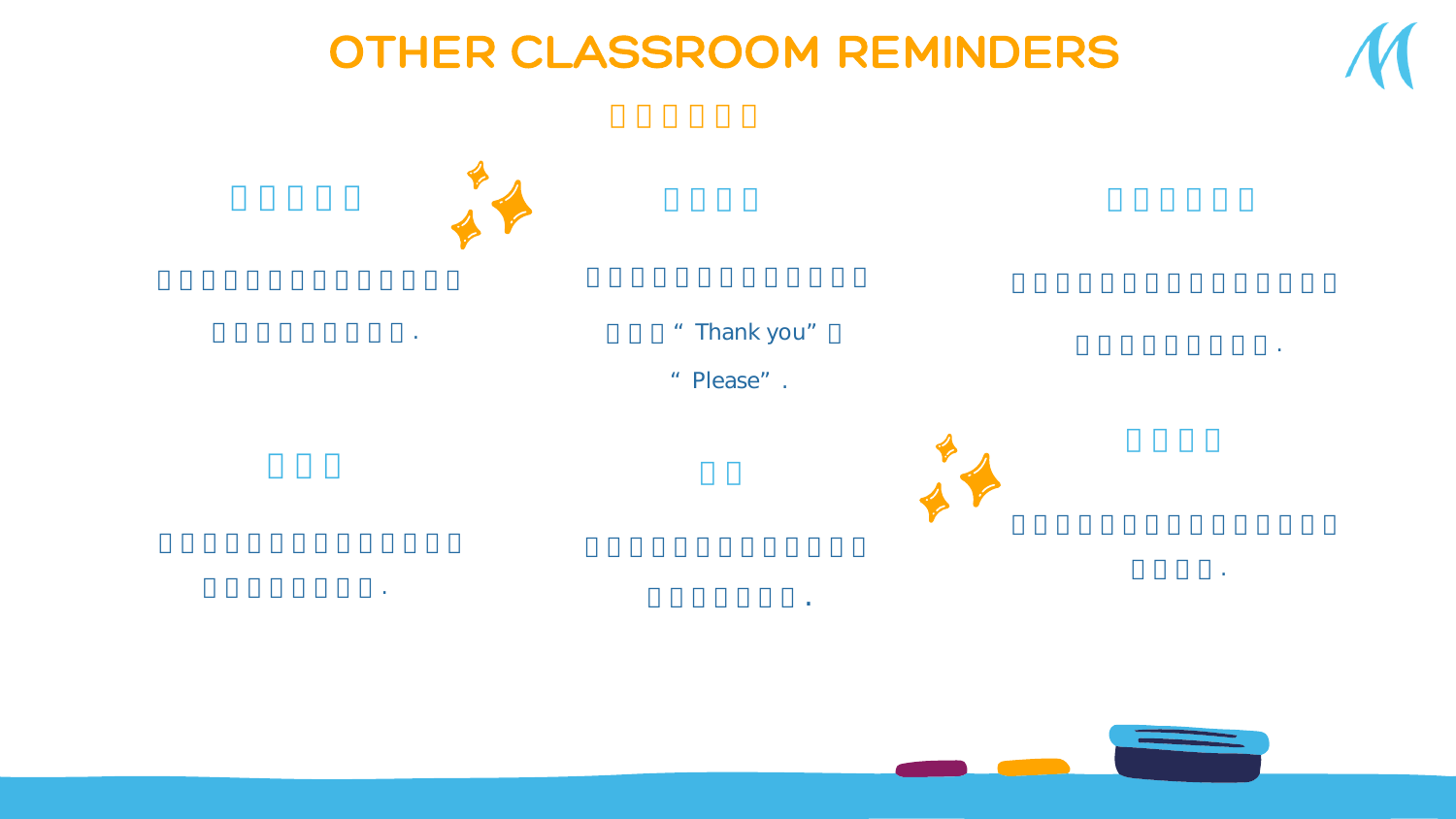Don't join the lesson from a car or a noisy public place.

**. Don't** interrupt your classmates or answer their questions for them.

**. Don't** do other school work during your English class.

Don't eat during the lesson.

S'





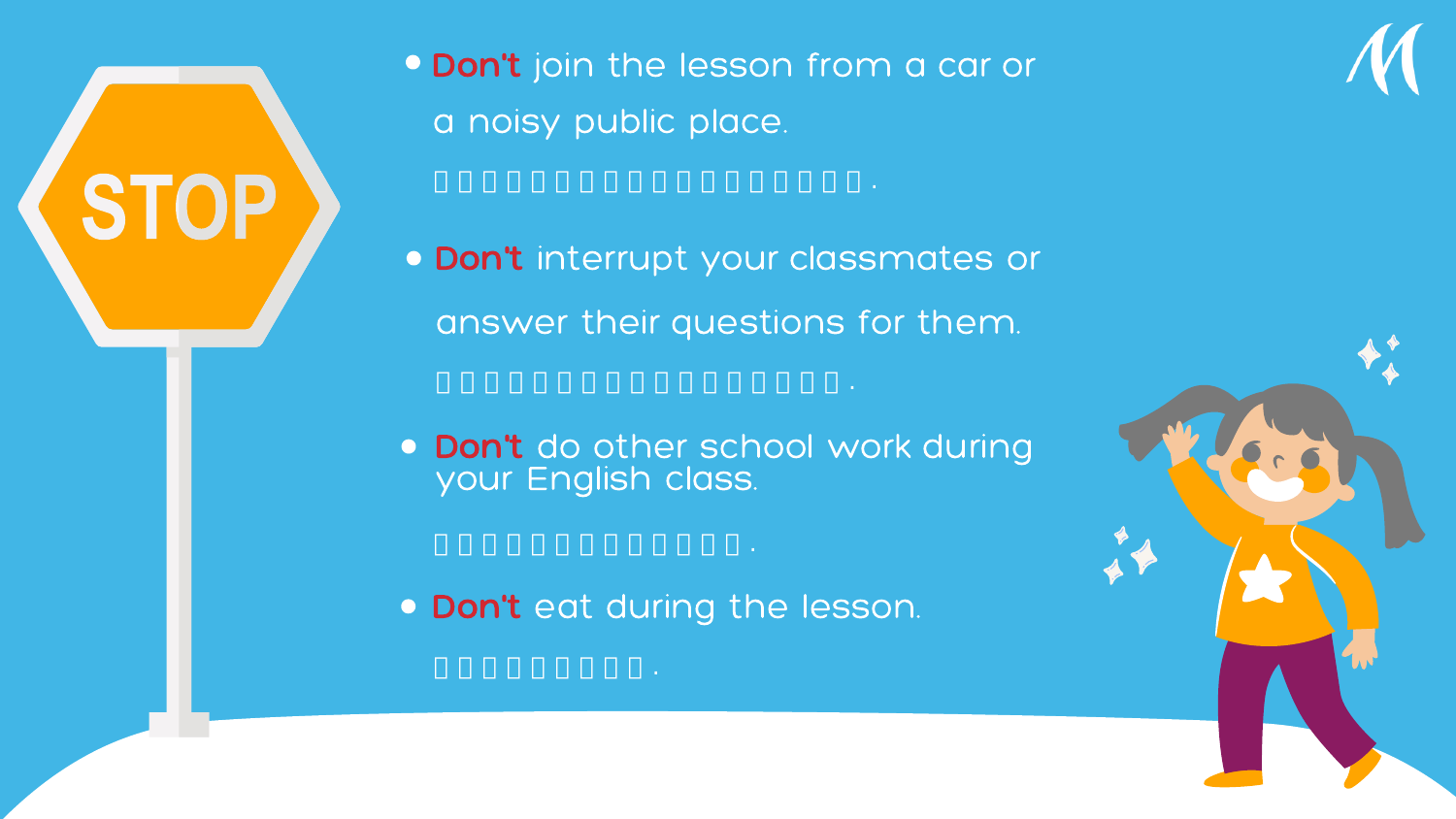## YOUR TEACHER CAN REMOVE YOU FROM THE CLASS IF...

## Your background is too noisy



## You join the class from a car



You are disrespectful towards the teacher or your classmates



You have connection issues that disturb the learning experience of other students



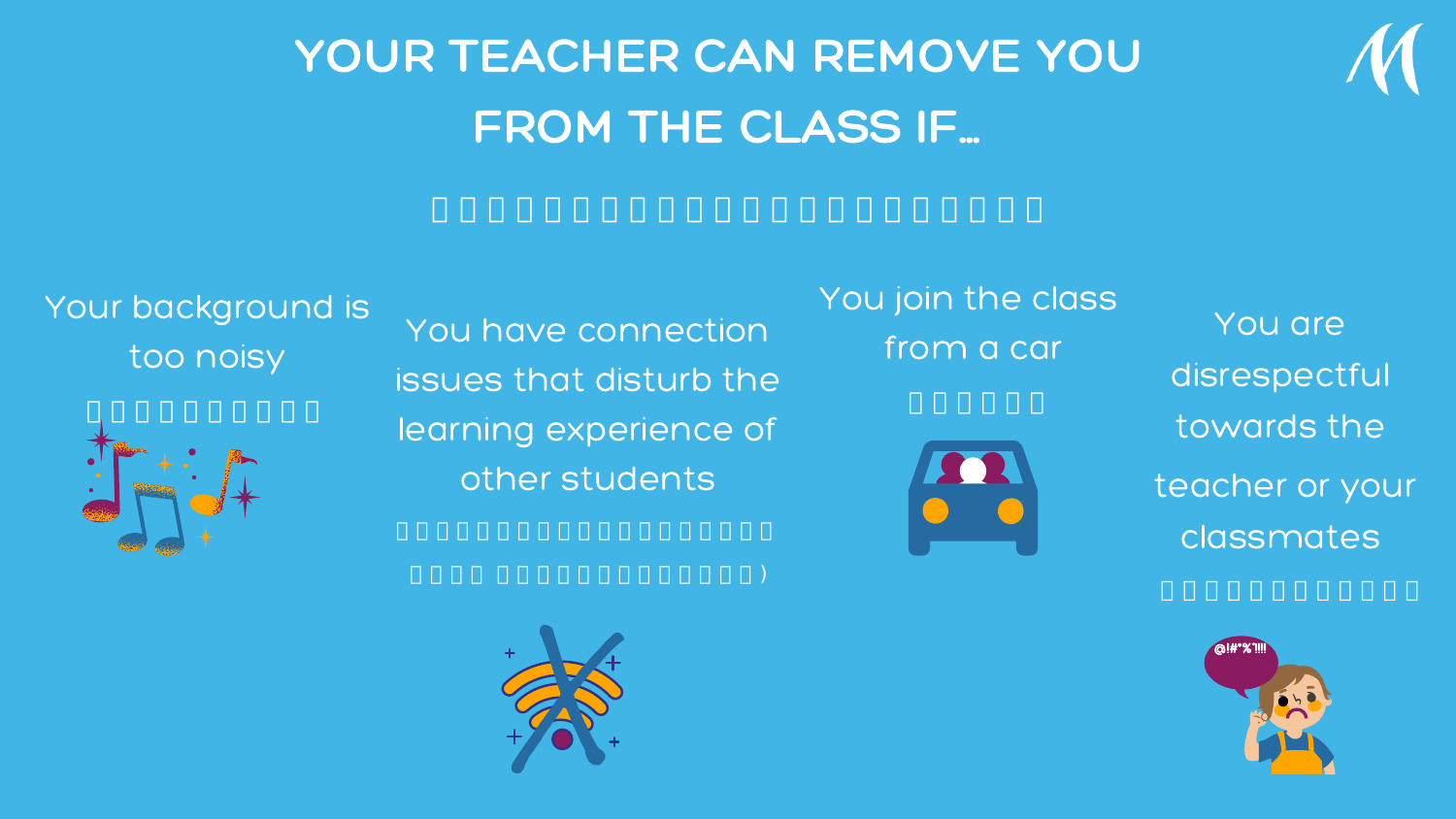# **GOO**

## Online Safety

The safety of our students is our hig hest priority

If you ever feel unsafe oruncomf ortable please speak toyour teacher or parent.